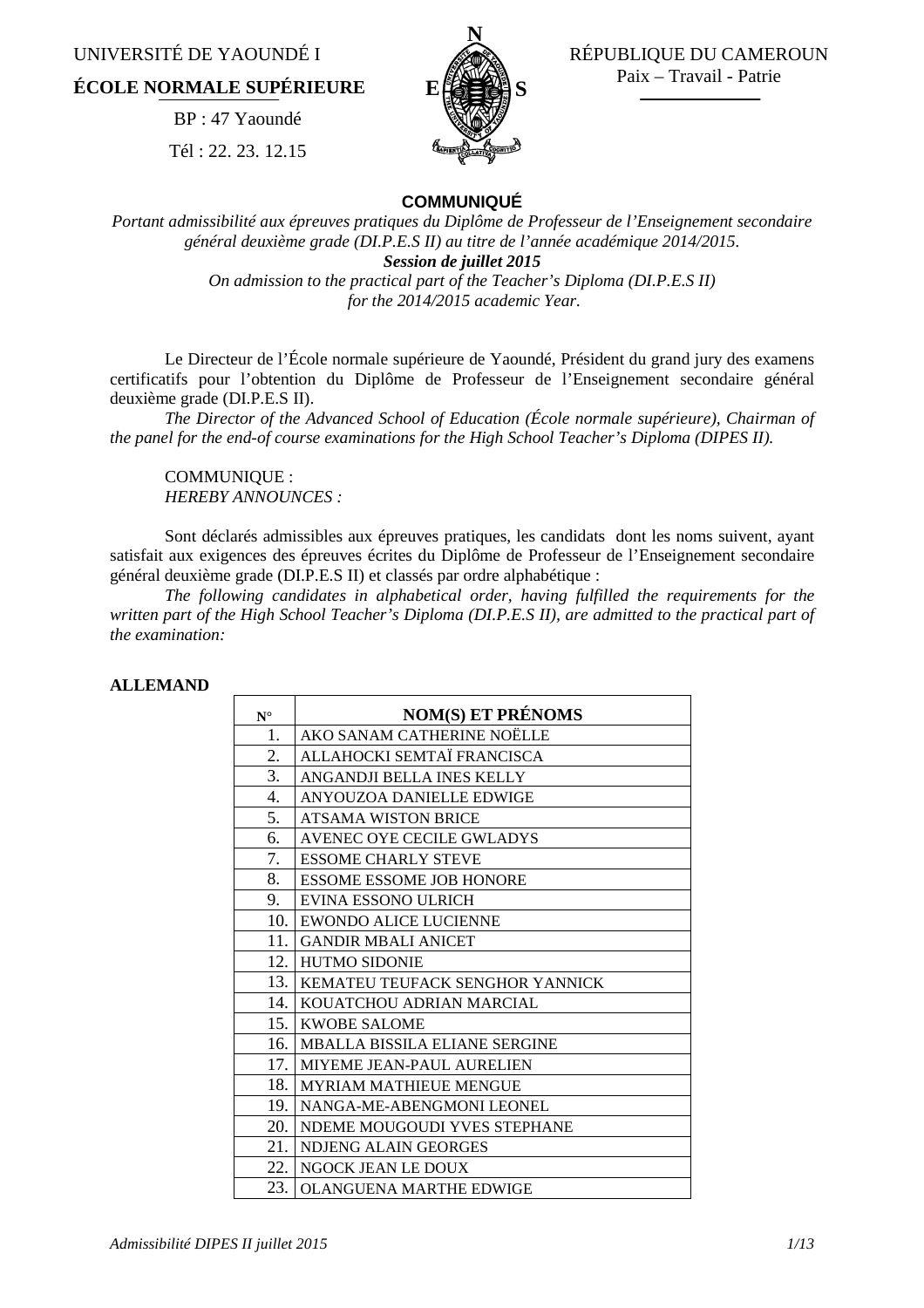| 24. | OLEME EPSE ONANA DIANE CLEMENTINE    |
|-----|--------------------------------------|
| 25. | PENANDJO IRENE FLORE                 |
| 26. | SAMEGNI TCHINANG ROMALIC             |
| 27. | <b>SILABING FEYEUM ISIS MARCELLE</b> |
| 28. | SOH MBE TELESPORT FLORIANT           |
| 29. | <b>SOUGA THERESE FRANCINE</b>        |
| 30  | <b>TCHOUNANG EMILIENNE</b>           |
| 31. | TEIKEU TAKOUGANG GIRESSE MACAIRE     |
| 32. | <b>TEYA ABRAHAM</b>                  |
|     | YONTA DOUANLA STEPHANIE              |

#### **BIOLOGIE**

| $\mathbf{N}^{\circ}$ | <b>NOM(S) ET PRÉNOMS</b>            |
|----------------------|-------------------------------------|
| 1.                   | <b>ABOGO SERGE</b>                  |
| 2.                   | AISSATOU - LADI - MAHAMAN           |
| 3.                   | AKOUNYINI YONYONE THIERRY TRESOR    |
| 4.                   | <b>AMEL MELI TSANGUE</b>            |
| 5.                   | ANGUESSIN BENJAMINE                 |
| 6.                   | <b>BANA ESSAMA JOSEPH</b>           |
| 7.                   | <b>BEBYBIANE YOUSSA</b>             |
| 8.                   | <b>BETOU ATCHANG AMINA DORINE</b>   |
| 9.                   | <b>BILOUNGA RACHEL</b>              |
| 10.                  | <b>BISSOHONG JACQUES GUILLAUME</b>  |
| 11.                  | <b>BOUGOU THERESE FLORENCE</b>      |
| 12.                  | <b>BOUMGNE KUIMBOU DORCAS</b>       |
| 13.                  | BOUMZINA DOUMARSOU EMMANUEL LE FILS |
| 14.                  | DJINE NKETCHIAMEN ARMELLE MYLENE    |
| 15.                  | EKOUAN DANDE FRANÇOIS               |
| 16.                  | <b>ELANGA CHRISTOPHE</b>            |
| 17.                  | EPOLE ETAME GUY NESTOR              |
| 18.                  | <b>ESSO AKONO MARIE-PAULE</b>       |
| 19.                  | <b>ESSONG ELLA OLIVIER</b>          |
| 20.                  | ETENDE ATSAMA FRANÇOIS              |
| 21.                  | ETOUNDI SYMPHORIENNE NADEGE         |
| 22.                  | <b>EVENGUE HENRI LEON</b>           |
| 23.                  | <b>FAUBAM FOFOU ARMEL</b>           |
| 24.                  | <b>FOSO DORCAS MEMEH</b>            |
| 25.                  | FOUPOUEN MARCELLA VERA DE LIMBEPE   |
| 26.                  | GANFO YONANG SCOLATYNE              |
| 27.                  | <b>GATEUH GUIFFO ALBERT ALDRIC</b>  |
| 28.                  | <b>GODJE EMMANUEL</b>               |
| 29.                  | <b>HAMAN DIDIER JEAN BLAISE</b>     |
| 30.                  | <b>JESSIE N'KAM GANIN'S</b>         |
| 31.                  | KAMINI PATTANG MATHIAS              |
| 32.                  | KANA NKENDA GABRIEL                 |
| 33.                  | <b>KEMEKONG MANEDONG ANNE</b>       |
| 34.                  | <b>KENGNE LILIANE FLORENCE</b>      |
| 35.                  | KOUAKAM BILLE SOPHIE LETICIA        |
| 36.                  | KOUNDOU NAZAIRE                     |
| 37.                  | KUETCHE DJONTSE GERALD GATIEN       |
| 38.                  | LONDAPEU MBAH CAROLINE GAELLE       |
| 39.                  | <b>MADAH SILATSA JOSIANE</b>        |
| 40.                  | <b>MAMHO ANNE - SEPHANIE</b>        |
| 41.                  | MAMO LONFO ELISABETH ADELINE        |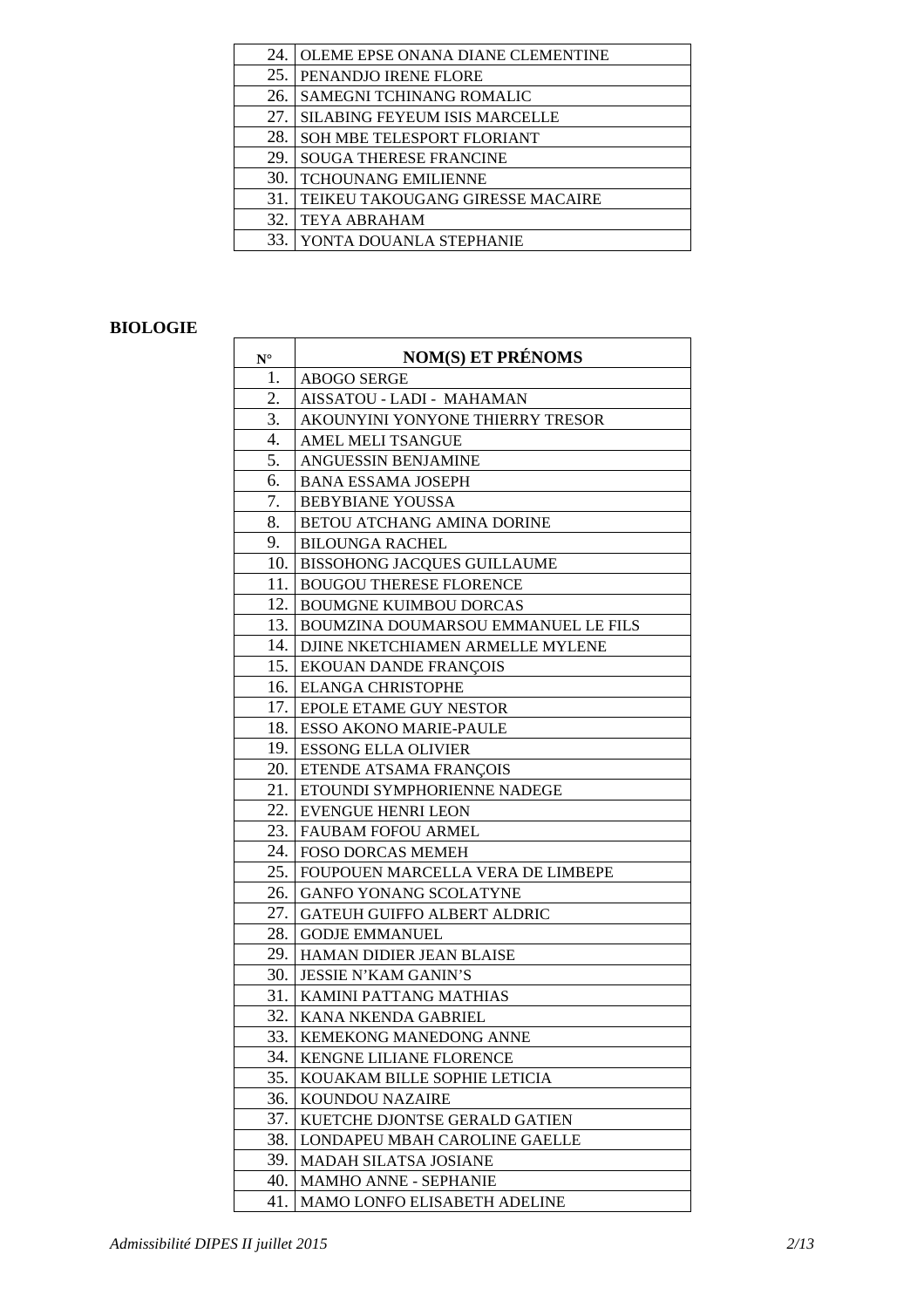| 42.  | <b>MASSO KOLLA JULLY MIMI</b>       |
|------|-------------------------------------|
| 43.  | MBALA BEKOLO CLAUDE TATIANA         |
| 44.  | <b>MBANYONG NADEGE - NANETTE</b>    |
| 45.  | MBASSI ONDOUA ZACHARIE SERGE        |
| 46.  | MBEUMO WOULI LADI LILIANE           |
| 47.  | <b>MENGONG AHANDA CEDRIC CLOVIS</b> |
| 48.  | <b>MFANDAYIE ROSE</b>               |
| 49.  | MFOUAPON YOUONYOUONO MICHEL ARNOLD  |
| 50.  | <b>MOUAHA PAUL DESIRE</b>           |
| 51.  | MOUNMO THOMAS DAGAIN                |
| 52.  | NDEGUE OWONO LUCIE MIREILLE         |
| 53.  | NKAMWA FLAVIE MARIE ESTELLE         |
| 54.  | <b>NKE MARIE JULIE</b>              |
| 55.  | NKOA NGA JUSTINE NADINE LARISSA     |
| 56.  | NOMO OKALI GUY ROGER                |
| 57.1 | OLOUNEMANE MINKO RYSHELLE           |
| 58.  | <b>SEUTCHE STEPHANIE</b>            |
| 59.  | TABI NKOULOU GILBERT THIERRY        |
| 60.  | TCHATCHOUANG LAURICE JOËLLE         |
| 61.  | <b>TEJIONA MELATEMI HIPPOLYTE</b>   |
| 62.  | <b>TIOMELA ARMELLE FLORE</b>        |
| 63.  | TOMBOUCK DAURICE-CHARLOTTE          |
| 64.  | TOMO A MALA MARC                    |
| 65.  | <b>TOMO YVES FREDERIC</b>           |
| 66.  | TSAKEM ATIAJIO ANICET ULRICH        |
| 67.  | TSOBENG TCHINDA JOSELINE            |
| 68.  | <b>VROUMSIA DANDASSOU</b>           |
| 69.  | YAMKOUE FREDIE MERCURY              |
|      |                                     |

## **CHIMIE**

| $N^{\circ}$      | <b>NOM(S) ET PRÉNOMS</b>            |
|------------------|-------------------------------------|
| 1.               | ANANGA ANANGA PAUL FRANK            |
| 2.               | <b>ARNETTA BIYE UTIA</b>            |
| 3.               | <b>BAAH CLAUDIA KOKOH</b>           |
| $\overline{4}$ . | <b>BILOA EBANGA JEAN ALAIN</b>      |
| 5.               | <b>BITOMBO ANDRE NEHEMIE</b>        |
| 6.               | <b>BIYONG ABERNIGO HENRI</b>        |
| 7.               | DEMANOU KENFACK CHRISTELLE          |
| 8.               | <b>EBEDE GUY ROLAND</b>             |
| 9.               | EBOUA EBOUEL PAUL BRILLANT          |
| 10.              | EKANI KEVIN ARNAULD                 |
| 11.              | EWODO JEAN BAPTISTE                 |
| 12.              | <b>FANWA NZOKOU MICHELE</b>         |
| 13.              | FENKAM SANDRA LARISSA               |
| 14.              | <b>FOKAM SADO VICTORIEN</b>         |
| 15.              | <b>FOYET GUILENE</b>                |
| 16.              | <b>GAYAP KAMDEM PRISCA</b>          |
| 17.              | HABACK VICTORINE EMMANUELLE M.      |
| 18.              | <b>KAMSU JOEL NARCISSE</b>          |
| 19.              | <b>KAZE WILLIAM</b>                 |
| 20.              | <b>KENFACK ALAIN BLAISE</b>         |
| 21.              | KENFACK TCHADEU PRECEDE             |
| 22.              | <b>KENNE DJIMELI FERNAND</b>        |
| 23.              | KOTERI KWAVA PAULINE                |
| 24.              | <b>KWAYEP DJAGUET LIONEL</b>        |
| 25.              | MAFFO ZEMFACK TEFO BENEDICTE NOELLE |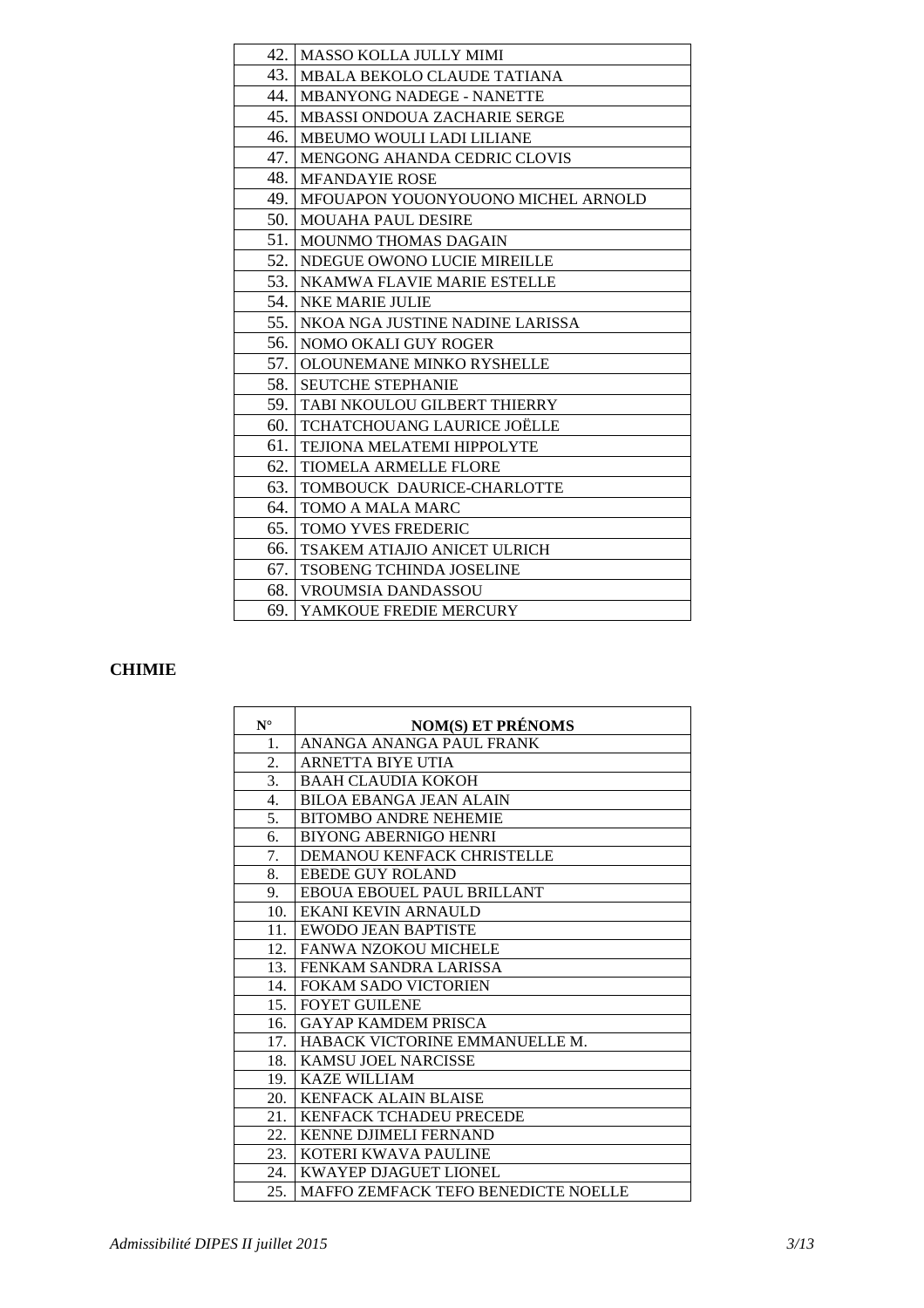| <b>MAHOP CHARLES SAMUEL</b><br>26.<br>27.<br>MBARGA NDJANA JACQUELINE NADEGE<br>MEDJOM BERNICE ATHALIE<br>28.<br>29.<br><b>MELI TATONG ROSTAND</b><br>30.<br>MINFANG FEUKOU ANNIE STELLE<br><b>MINFEGUE EUGENIE GAELLE</b><br>31.<br>32.<br><b>NAMA ALEXIS BIENVENUE</b><br>33.<br><b>NANA DANGA DELBOISE</b><br>34.<br>NANA NOUHOU CYRILLE<br>35.<br>NDE COLINCE<br>NDEDJIO-TSAKE GUYLENE-AIMEE<br>36.<br>37.<br>NEMGNE TAGNE FLORE<br>38.<br>NGANA NGATCHOU BEAUFILS<br>NGAPNA NONO YENOU ALBERTINE<br>39.<br>NGNIGNIPOUTYA MAMA<br>40.<br>NGNIKEU TCHAPTCHET DARELLE<br>41.<br>NGO BAYE FRANCOISE CARINE<br>42. |  |
|--------------------------------------------------------------------------------------------------------------------------------------------------------------------------------------------------------------------------------------------------------------------------------------------------------------------------------------------------------------------------------------------------------------------------------------------------------------------------------------------------------------------------------------------------------------------------------------------------------------------|--|
|                                                                                                                                                                                                                                                                                                                                                                                                                                                                                                                                                                                                                    |  |
|                                                                                                                                                                                                                                                                                                                                                                                                                                                                                                                                                                                                                    |  |
|                                                                                                                                                                                                                                                                                                                                                                                                                                                                                                                                                                                                                    |  |
|                                                                                                                                                                                                                                                                                                                                                                                                                                                                                                                                                                                                                    |  |
|                                                                                                                                                                                                                                                                                                                                                                                                                                                                                                                                                                                                                    |  |
|                                                                                                                                                                                                                                                                                                                                                                                                                                                                                                                                                                                                                    |  |
|                                                                                                                                                                                                                                                                                                                                                                                                                                                                                                                                                                                                                    |  |
|                                                                                                                                                                                                                                                                                                                                                                                                                                                                                                                                                                                                                    |  |
|                                                                                                                                                                                                                                                                                                                                                                                                                                                                                                                                                                                                                    |  |
|                                                                                                                                                                                                                                                                                                                                                                                                                                                                                                                                                                                                                    |  |
|                                                                                                                                                                                                                                                                                                                                                                                                                                                                                                                                                                                                                    |  |
|                                                                                                                                                                                                                                                                                                                                                                                                                                                                                                                                                                                                                    |  |
|                                                                                                                                                                                                                                                                                                                                                                                                                                                                                                                                                                                                                    |  |
|                                                                                                                                                                                                                                                                                                                                                                                                                                                                                                                                                                                                                    |  |
|                                                                                                                                                                                                                                                                                                                                                                                                                                                                                                                                                                                                                    |  |
|                                                                                                                                                                                                                                                                                                                                                                                                                                                                                                                                                                                                                    |  |
|                                                                                                                                                                                                                                                                                                                                                                                                                                                                                                                                                                                                                    |  |
| 43.<br><b>NGUEGUIM STEPHANIE</b>                                                                                                                                                                                                                                                                                                                                                                                                                                                                                                                                                                                   |  |
| 44.<br>NGUELE ARIEL ANICET                                                                                                                                                                                                                                                                                                                                                                                                                                                                                                                                                                                         |  |
| <b>NKOT OUM OSCAR</b><br>45.                                                                                                                                                                                                                                                                                                                                                                                                                                                                                                                                                                                       |  |
| NKUENKONG WILFRIED MARIUS<br>46.                                                                                                                                                                                                                                                                                                                                                                                                                                                                                                                                                                                   |  |
| NTIECHE PATOUO MAMA MOCTAR<br>47.                                                                                                                                                                                                                                                                                                                                                                                                                                                                                                                                                                                  |  |
| 48.<br>NYANGONO OBATE PAULE BERTILLE                                                                                                                                                                                                                                                                                                                                                                                                                                                                                                                                                                               |  |
| NZOUETCHOU NGANA NATHALIE<br>49.                                                                                                                                                                                                                                                                                                                                                                                                                                                                                                                                                                                   |  |
| SOP TCHANGNA RODRIGUE VALTERE<br>50.                                                                                                                                                                                                                                                                                                                                                                                                                                                                                                                                                                               |  |
| TAGUH MOUAFO JEANNOT<br>51.                                                                                                                                                                                                                                                                                                                                                                                                                                                                                                                                                                                        |  |
| 52.<br>TCHAPO DJAPPA CARLAIN EMAR                                                                                                                                                                                                                                                                                                                                                                                                                                                                                                                                                                                  |  |
| 53.<br><b>TCHIDO NGANTI LIONEL SADRACK</b>                                                                                                                                                                                                                                                                                                                                                                                                                                                                                                                                                                         |  |
| <b>TCHIENKOUE ANNICET</b><br>54.                                                                                                                                                                                                                                                                                                                                                                                                                                                                                                                                                                                   |  |
| 55.<br>WANGSO DAVID                                                                                                                                                                                                                                                                                                                                                                                                                                                                                                                                                                                                |  |
| 56.<br>YANMO NGUEWOUO HUBERT                                                                                                                                                                                                                                                                                                                                                                                                                                                                                                                                                                                       |  |

#### **ESPAGNOL**

| $N^{\circ}$ | <b>NOM(S) ET PRÉNOMS</b>                   |
|-------------|--------------------------------------------|
| 1.          | <b>ABADA LUCIE MIREILLE</b>                |
|             |                                            |
| 2.          | ABESSOLO RODRIGUE BIENVENU                 |
| 3.          | <b>ABOUTSONG NGONO VALERIE</b>             |
| 4.          | <b>AICHA NANA</b>                          |
| 5.          | <b>BAMELA BAMELA NADEGE</b>                |
| 6.          | <b>BIKOLA TECLAIRE PRUDENCE</b>            |
| 7.          | <b>DJOKO KAMHOUA PIERRE</b>                |
| 8.          | DONKENG DONGMO GERTRIDE                    |
| 9.          | <b>EHAWA VALENTIN</b>                      |
| 10.         | EKOULLE EDIMO CHRYSTELLE MOUKOKO           |
| 11.         | <b>GOUFANN A MBAMBA SONIA FLORE</b>        |
| 12.         | <b>GUIADEM KAMGAING CHRISTELLE JOSIANE</b> |
| 13.         | <b>IRENE MINSILI MEKOA</b>                 |
| 14.         | KAMWA KENMOGNE HARMAN                      |
| 15.         | KEUMBOU NGOUMELA ROMEO                     |
| 16.         | KIAMPI LEKOUGONG FREDDY                    |
| 17.         | KOUAMOU TIPOMEN BERNADETTE DARLISE         |
| 18.         | KOUGANG TELA COLETTE                       |
| 19.         | <b>LONLA SLEGE-EUNICE</b>                  |
| 20.         | <b>MAKITIK MA NKA LOUIS MARIE</b>          |
| 21.         | MENDOUGA ROLANDE-BERTILLE                  |
| 22.         | MESSOMO DOMINIQUE                          |
| 23.         | <b>MEUPIA KEBENG ROSINE BLANCHE</b>        |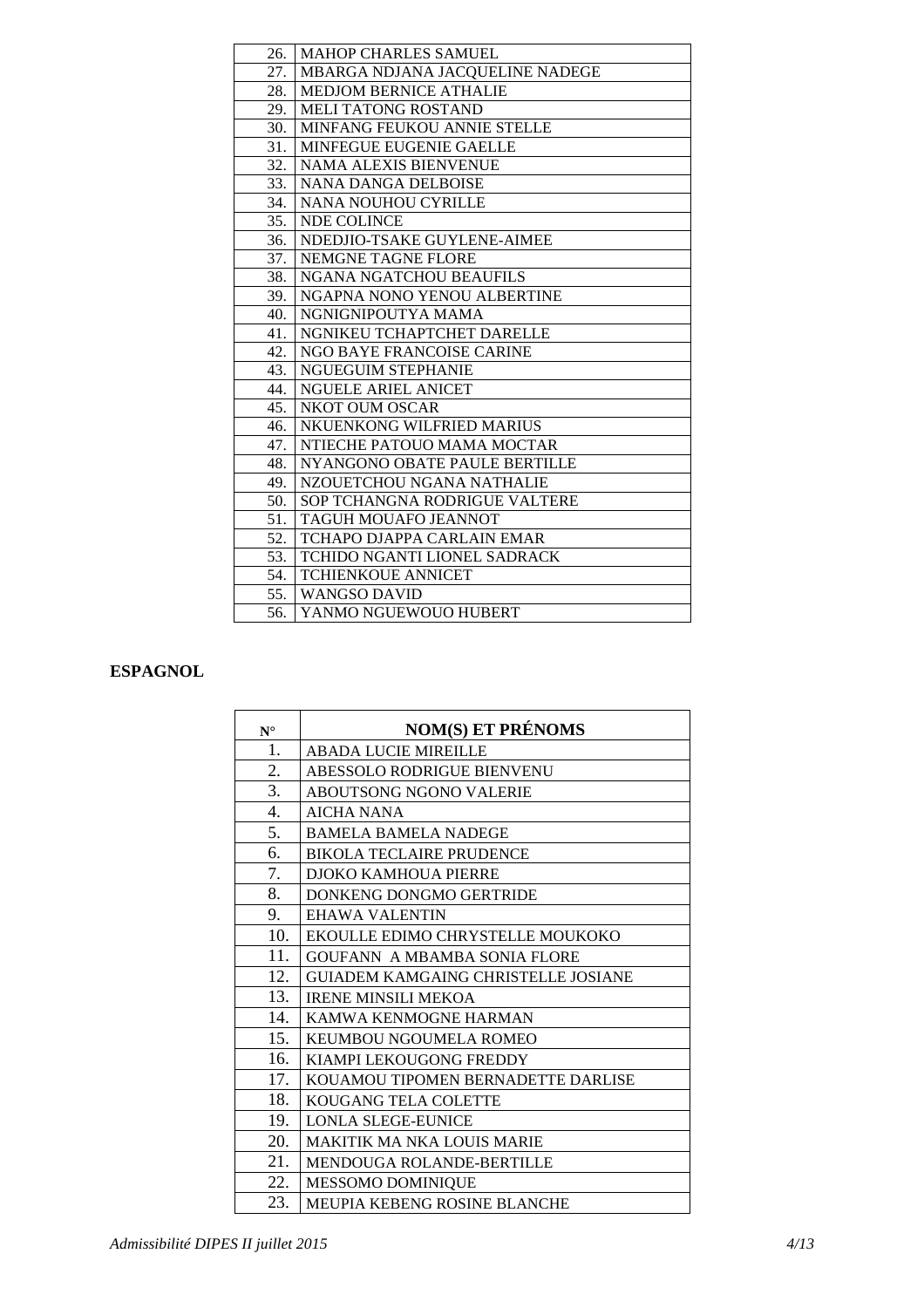| 24. | NDZIE EMINI REGINE VANESSA      |
|-----|---------------------------------|
| 25. | NGA KONO MARIE CAROLINE         |
| 26. | NGANDJIA MVOMO DANIELLE         |
| 27. | NGO MBEMBEL EMILIENNE           |
| 28. | NGO SOSO CHRISTINE              |
| 29. | NGUENDA OWONA FRANCOISE NICOLE  |
| 30. | NNENGUE PAUL                    |
| 31. | <b>TSOUGOU NGONO BERNADETTE</b> |
| 32  | ZILBALAYE MIGUIZIN DANIEL       |
|     |                                 |

# **GÉOGRAPHIE**

| $\mathbf{N}^{\circ}$ | <b>NOM(S) ET PRÉNOMS</b>              |
|----------------------|---------------------------------------|
| 1.                   | ABADA NKODO ANICET GUYLAIN            |
| 2.                   | ABESSOLO NSSI CHANCY                  |
| 3.                   | ABOUNA AYISSI SIMEON CHRISTIAN        |
| 4.                   | ADAMOU SERVAIN                        |
| 5.                   | AMOUGOU ZAMBO SERGE                   |
| 6.                   | <b>BABAGNAK BALATA GISCARD MARIUS</b> |
| 7.                   | <b>BANDOLO ATANGA SALOME VICTOIRE</b> |
| 8.                   | BEDIENE YOLANDE LAINEE                |
| 9.                   | <b>BEGUIMA NARMA LAURETTE FLORE</b>   |
| 10.                  | <b>BELINGA ATEBA JOSEPH</b>           |
| 11.                  | <b>BIKORO ONDO GERVAIS</b>            |
| 12.                  | <b>BIMI LEONARD</b>                   |
| 13.                  | <b>BOTIANG ARMEL ARMAND</b>           |
| 14.                  | DJEI PROSPER ACHILLE                  |
| 15.                  | <b>DJOUHOU PASCALINE</b>              |
| 16.                  | ELLA BA ZAMBO ALEX-VIDAL              |
| 17.                  | ESSOUMAN ESSOUMAN OLIVIER SARDOU      |
| 18.                  | ETOUNDI NKOA BIENVENU ARMAND SERGE    |
| 19.                  | <b>GAIZOUNE TIMON</b>                 |
| 20.                  | <b>GUESSA KINNE TATIANA</b>           |
| 21.                  | HINFENE SALOMON                       |
| 22.                  | KAMGAING KAMGAING VANESSA             |
| 23.                  | KEDE GASPARD ARMAND                   |
| 24.                  | KOMBANG AMPANG SANDRINE               |
| 25.                  | LEUTCHOKO KOUEMO JUTAUD SOREL         |
| 26.                  | MATIAZOK COLETTE DALIANE              |
| 27.                  | <b>MBARGA MEYONG ETIENNE BRICE</b>    |
| 28.                  | <b>MBO MENGUE MARIELLE</b>            |
| 29.                  | <b>MBOM GEORGES</b>                   |
| 30.                  | MEDOUANE ROMEO                        |
| 31.                  | MEKA ESSIANE PIERRE SYLVAIN           |
| 32.                  | <b>MELLE DIONE QUINTER</b>            |
| 33.                  | MENTI EDITH EDIAH                     |
| 34.                  | MENYE MANA JACQUELINE AUDE            |
| 35.                  | MOUSSIMA DIKOBE RENEE KARENE          |
| 36.                  | <b>NDAKEH JUSTINE</b>                 |
| 37.                  | NFONO ABOSSOLO PAMELA                 |
| 38.                  | NGO KALDJOB CATHERINE                 |
| 39.                  | NGO NGUIMBOUS PAULINE FLORELLE        |
| 40.                  | NGO'O ATEBA CYRILLE                   |
| 41.                  | NKOLO KPWANG SERGE MICHEL             |
| 42.                  | NKOU MADELEINE NADINE                 |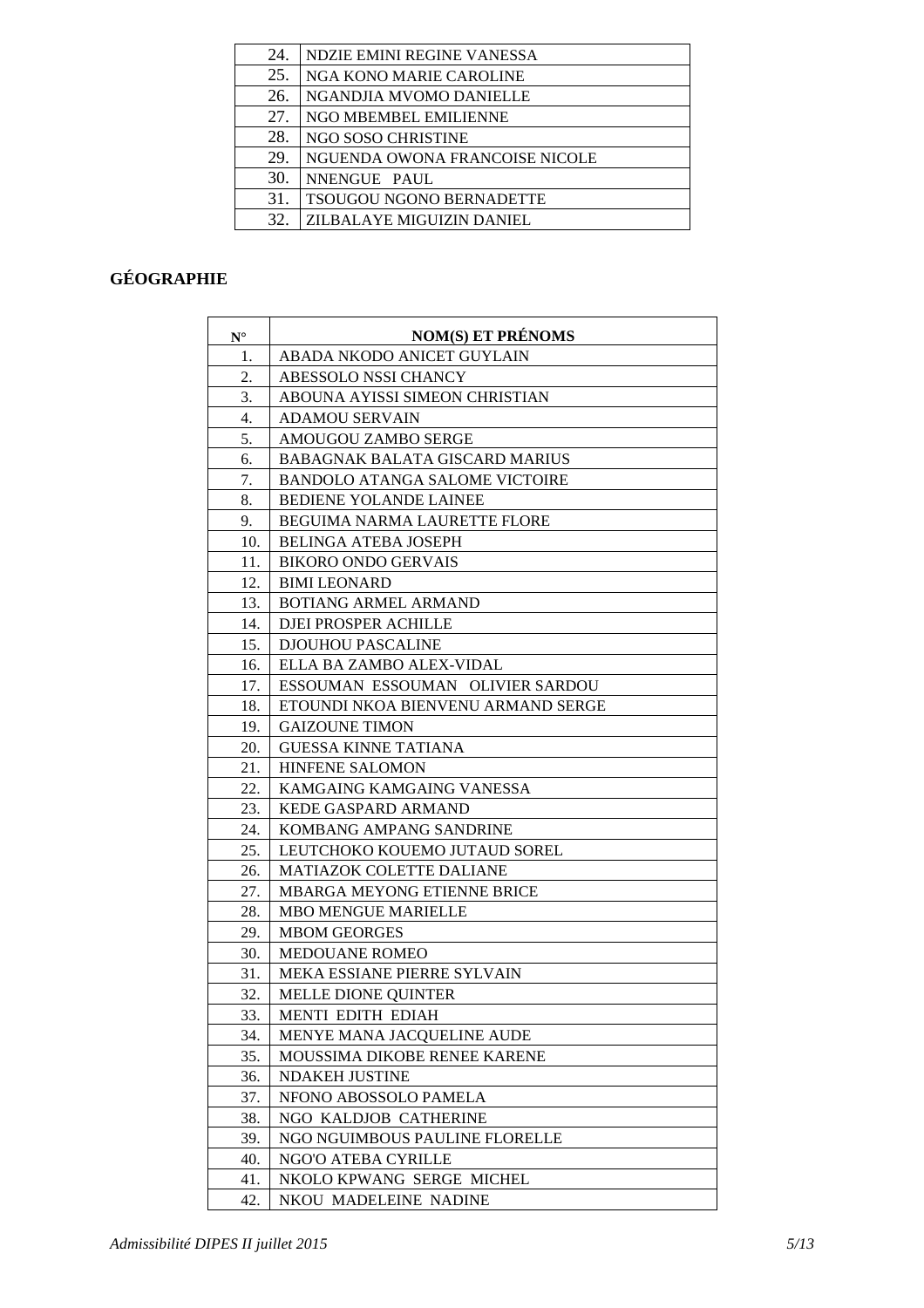## **HISTOIRE**

| $\mathbf{N}^\circ$ | <b>NOM(S) ET PRÉNOMS</b>                    |
|--------------------|---------------------------------------------|
| 1.                 | ABDOURAMANOU HAYATOU                        |
| 2.                 | ABOM MEKE SALOME EDWIGE                     |
| 3.                 | ABOMO MVONDO PAULE SIMONE BENOSIE           |
| 4.                 | <b>ACHOFOR A MAGHO YANNICK</b>              |
| 5.                 | <b>ADAMOU SALLEY</b>                        |
| 6.                 | <b>AGOUME MBABE EUGENIE</b>                 |
| 7.                 | AISSATOU SOULEYMANE                         |
| 8.                 | <b>AKAMBA CLAIRE FLOOR</b>                  |
| 9.                 | AKAMBA YINDA MARIE NICOLE                   |
| 10.                | APIANG MANG HUBERT OLIVIER                  |
| 11.                | ASTADJAM MARI                               |
| 12.                | ATOMVENG MARKOU LILIANE RUTH                |
| 13.                | <b>BAHABEGE JEAN BOSCO</b>                  |
| 14.                | <b>BELLO DANGWE DIEUDONNE</b>               |
| 15.                | <b>BIDJA VALERIE JOSIANE</b>                |
| 16.                | <b>BILOA VICTOR MAURICE MICHEL MATHURIN</b> |
| 17.                | <b>DJIAKOU FOTIE JULES RAYMOND</b>          |
| 18.                | DJIODA FRANÇOIS LEDOUX                      |
| 19.                | DJOUELA DE TALLA MARIE NOËL                 |
| 20.                | ENGBWENGBWA CELESTINE FANY                  |
| 21.                | ETAKA TSAYEM FABRICE                        |
| 22.                | EZEMBE NDI XAVERIE MARIE NOËL               |
| 23.                | FOUE YOGO APPOLONIE MARLYSE                 |
| 24.                | <b>GOMTI SIMON PIERRE CLAVER</b>            |
| 25.                | HOUAMBO MVOUNGA NADINE JOSIANE              |
| 26.                | KAPANDE NDENGUE ISAAC CONSTANTIN            |
| 27.                | KOA NDJANA LOUISE MARCELINE                 |
| 28.                | KOUOTOU ISSOFA                              |
| 29.                | LEKINI EBONO ROSETTE CLAUDINE               |
| 30.                | LIPOT EMMANUEL BERNARD                      |
| 31.                | MAÏNIPA DJONGA CHRISTINE                    |
| 32.                | <b>MARTIN MAKONGO CHARLES</b>               |
| 33.                | MBEZELE ATEMENGUE CECILE TATIANA            |
| 34.                | <b>MBONGNKEH NADINE TANOH</b>               |
| 35.                | <b>MEGUIA MARTIAL</b>                       |
| 36.                | MEMVOUDA BRIGITTE OLIVE MICHELE             |
| 37.                | MENGUE ESSAMA ELISABETH CHIMENE             |
| 38.                | MENGUE me NLOM VALERIE NATHY                |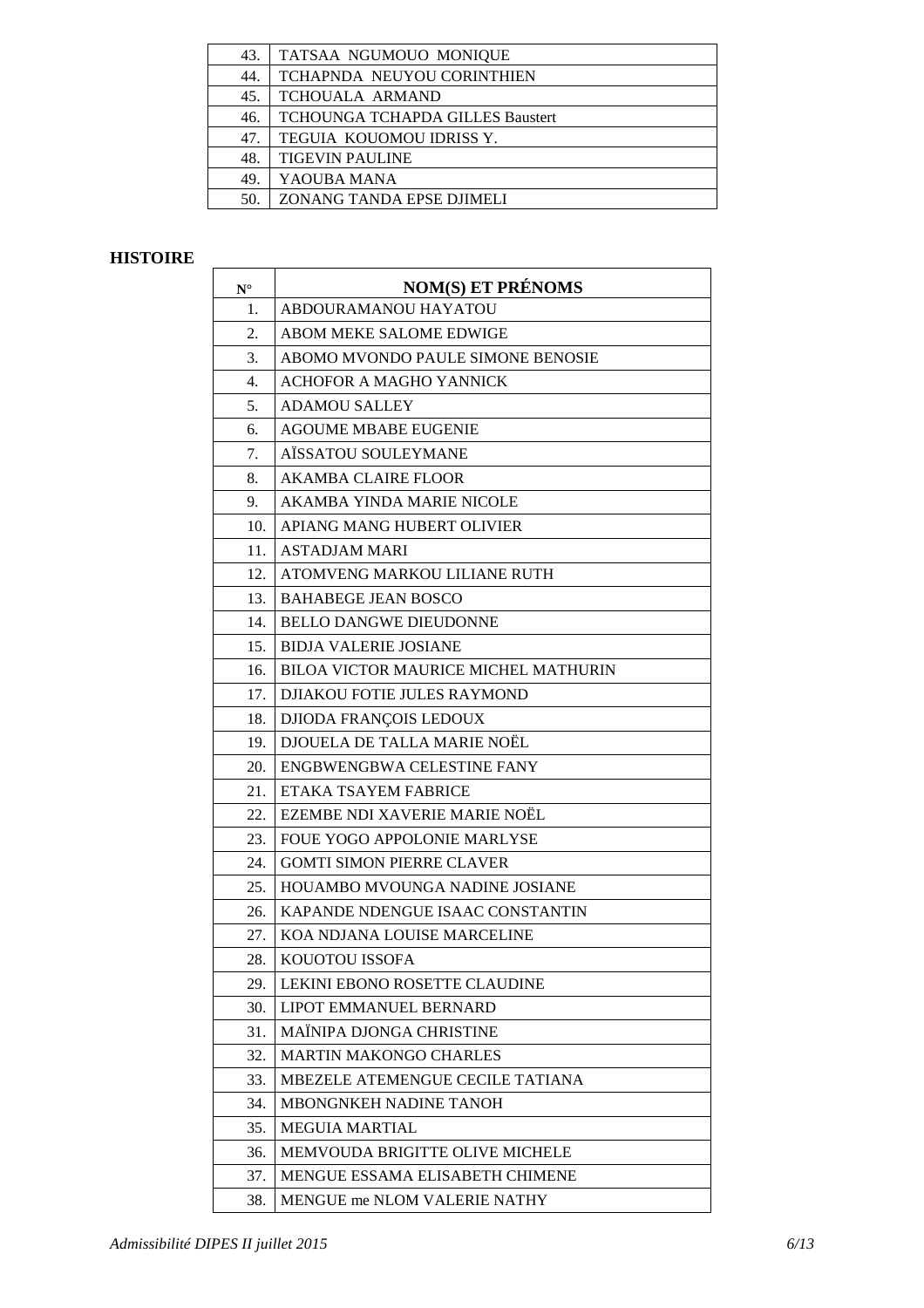| 39. | <b>MOUASSO LOUISETTE</b>         |
|-----|----------------------------------|
| 40. | NDEKE LOMA RODRIGUE              |
| 41. | NDJESSA LOUIS                    |
| 42. | NDO'O MENGUE PABRITA CHRISTELLE  |
| 43. | <b>NGA EMILIENNE</b>             |
| 44. | NGEM EUGENE CHIA                 |
| 45. | NGO MAKON PERPETUE NADINE L'OR   |
| 46. | NGO NYEMB TECLAIRE               |
| 47. | NGO TEDGA ELODIE VIVIANE         |
| 48. | NGUEFACK TCHINDA DALICE ROBLIN   |
| 49. | NGUEMBI NDJOMBOK YVES AIME       |
| 50. | NJOMBO YOM CHARLOTTE NICAISE     |
| 51. | NKADA MVONDO JONASSE ROLAND      |
| 52. | NKAPMENI NGAPET MOISE            |
| 53. | NORBERT DZEVESEN                 |
| 54. | OKOMOLO PATRICIA IVELINE         |
| 55. | <b>ONANA THEORINE EMMANUELLE</b> |
| 56. | PERSINGA BAWE ANICET             |
| 57. | <b>PUASSE PAULE SOLANGE</b>      |
| 58. | SARAH NGOWO LYONGA               |

## **INFORMATIQUE FONDAMENTALE**

| $N^{\circ}$ | <b>NOM(S) ET PRÉNOMS</b>           |
|-------------|------------------------------------|
| 1.          | <b>ABDOULAYE SALLI</b>             |
| 2.          | <b>AZANFOUET NDEMANOU PAMELA</b>   |
| 3.          | <b>BASSOMBEN FERDINAND</b>         |
| 4.          | DATCHOUA DJENABOU ALVINE-MARKER    |
| 5.          | DIEUNHOUO HEUKWA EFURA NANETTE     |
| 6.          | EBODE ATANGANA ERNEST DIEUDONNE    |
| 7.          | ELOM MVONDO YONI CEDRIC            |
| 8.          | <b>FEUDJIO NGUEFA ORNIE PIERRE</b> |
| 9.          | <b>FEUSSI FOTSING JEAN-COLINCE</b> |
| 10.         | FOPPOSSY PICOU WILLIAM GERARD      |
| 11.         | <b>GOUPA MELANIE PATIENCE</b>      |
| 12.         | KENGNE KUITCHE URICH WILLIAM       |
| 13.         | KOGNI KOGNI JEAN FRANCIS           |
| 14.         | KOUFANA OLEMBA CARINE BEAUTE       |
| 15.         | MEGAPTCHE NGANSOP RAISSA           |
| 16.         | NANGA SI JACQUES JUNIOR ULRICH     |
| 17.         | NGONO CHRISTELLE                   |
| 18.         | NGONO NDONGO RACHELLE PULCHERIE    |
| 19.         | NNEME ASSEMBE MARTIN ANICET        |
| 20.         | <b>NOUBISSIE KOUEMO HELENE</b>     |
| 21.         | NOUTCHEGUEME JOEL CARMIN           |
| 22.         | NTSAMA OSSOMBA FLORENCE JULIENNE   |
| 23.         | NZOUECHIM LINA LORE                |
| 24.         | <b>OLEMBA KIEGOU ETIENNE</b>       |
| 25.         | <b>SALI SERGE</b>                  |
| 26.         | <b>TCHINDA FOMATH YVES CESAR</b>   |
| 27.         | TEIFFOUET NOUMBO LIRETTE           |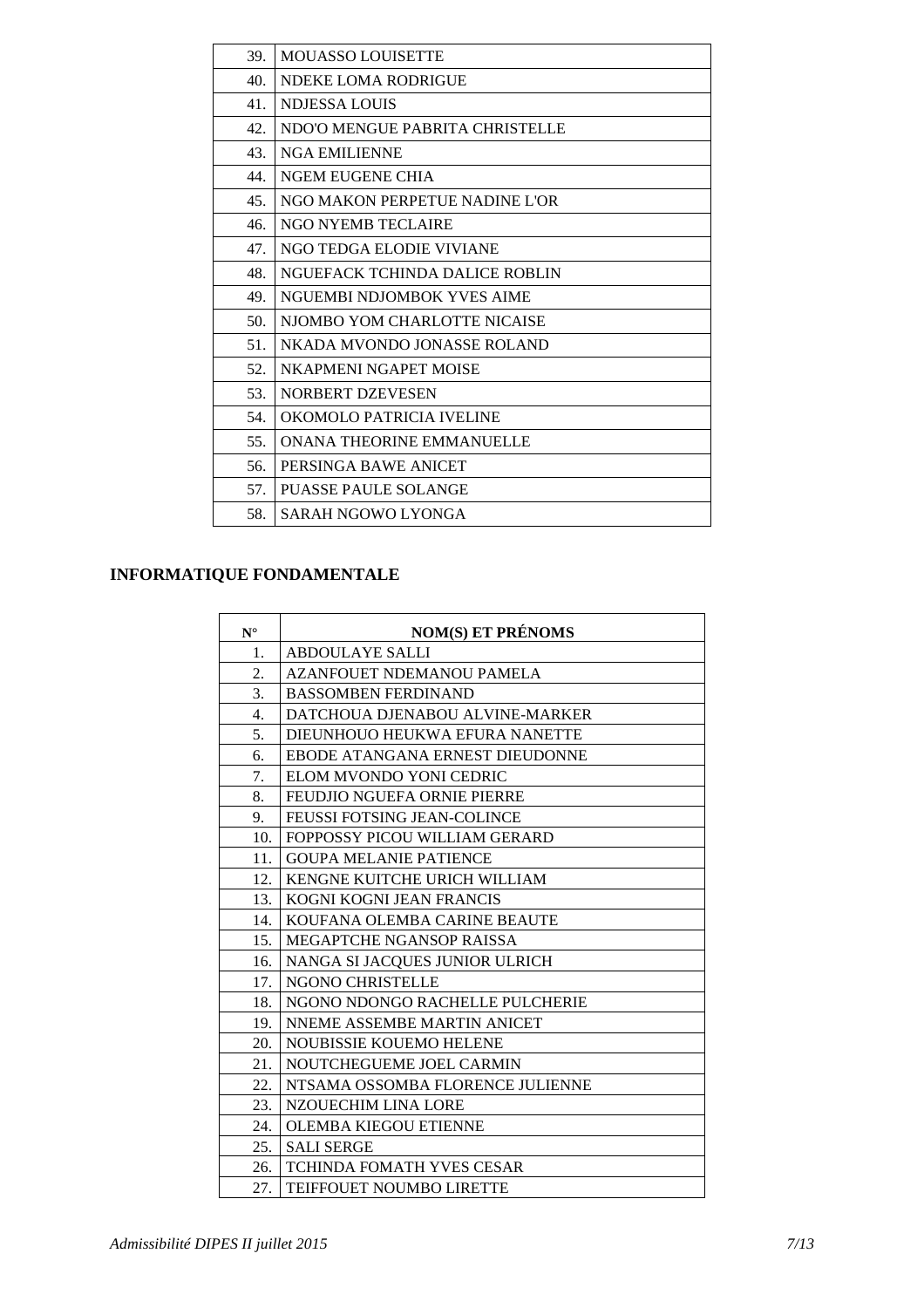| 28. | <b>TEMGOUA HUGUES MICHAEL</b>   |
|-----|---------------------------------|
| 29  | WATAT BABAGNAK CAROLLE PASCAL   |
| 30. | I YAYA IBRAHIMA                 |
| 31. | YOCK BAKILIS JEAN JULIEN        |
| 32. | YOUGANG JONATHAN EDOUARD        |
|     | ZUKA DOUANLA GOUANFO CHRISTELLE |
|     |                                 |

## **INFORMATIQUE TIC**

| $N^{\circ}$ | <b>NOM(S) ET PRÉNOMS</b>             |
|-------------|--------------------------------------|
| 1.          | <b>BOGNOU GARGA FLORENCE LAURE</b>   |
| 2.          | DIFFO DOLLA ODILON                   |
| 3.          | DJOUKOUO WAFO VIVIANE SORELLE        |
| 4.          | ETOUA MADELEINE NATHALIE NINON       |
| 5.          | EYONGAKEM FRITZGERALD ARREY          |
| 6.          | <b>FOSLING TAYO MICHEL ARMAND</b>    |
| 7.          | <b>FOUDA EBOUDOU MAURICE YENAL</b>   |
| 8.          | <b>JABEA L'EYAYE BERTHE FLORENCE</b> |
| 9.          | <b>MBARGA MANGA ISIDORE RODRIGUE</b> |
| 10.         | MIKANO MIKANO DANIEL MARCEL          |
| 11.         | NDJANA NKOH BERTIN                   |
| 12.         | NGOUABA FOHOM PAUL BOREL             |
| 13.         | OTTOU TIDA CATHERINE GABRIELLE       |
| 14.         | <b>TSAKENG ARMELLE GILOTTE</b>       |
| 15.         | <b>TSALA JEAN JACQUES</b>            |

## **LETTRES BILINGUES**

| $N^{\circ}$ | <b>NOM(S) ET PRÉNOMS</b>           |
|-------------|------------------------------------|
| 1.          | <b>ABANDA MANGEN MAH</b>           |
| 2.          | ABONA CHRISTELLE PAMELA            |
| 3.          | <b>ABOUNA JOSEPH</b>               |
| 4.          | AKOUNDOUMA AMANG MARLENE GRACE     |
| 5.          | AMBASSA ISABELE NICAISE            |
| 6.          | AMINKENG NTIMENZIAH SALOME         |
| 7.          | AMOUGOU MENGUE RENEE NORDINE       |
| 8.          | <b>APAJIE NGOULE EMMANUEL</b>      |
| 9.          | <b>BELINGA NSOM ANNICK DORIANE</b> |
| 10.         | DANIEL TITI ZE ZANGA               |
| 11.         | DIKENSI TCHANTCHOU ROBBY CLAUDEL   |
| 12.         | DJOUKOUO TALLA CHRISTELLE GERNIQUE |
| 13.         | DJOUONZO MBE DORISSE STEPHANIE     |
| 14.         | DOUOVOUR MARIE CHARLAINE AFUH      |
| 15.         | <b>EBAH NDOUMBE JUSTINE TRACY</b>  |
| 16.         | EDZIMBI MBARGA EUNICE              |
| 17.         | EKONKOKE VANESSA EBANE             |
| 18.         | KAMBA ME OSSENGUE XAVIER ULRICH    |
| 19.         | KENDA TCHOUNKEU VANESSA RUFINE     |
| 20.         | <b>KOUAM CLEMENT</b>               |
| 21.         | <b>MBOCKA NKAKE MARIE LAURE</b>    |
| 22.         | <b>MEGNE DESIREE</b>               |
| 23.         | MELI DOUANLA INNES SAMMY-JOE       |
| 24.         | <b>NAMA OFFONO INES GWLADYS</b>    |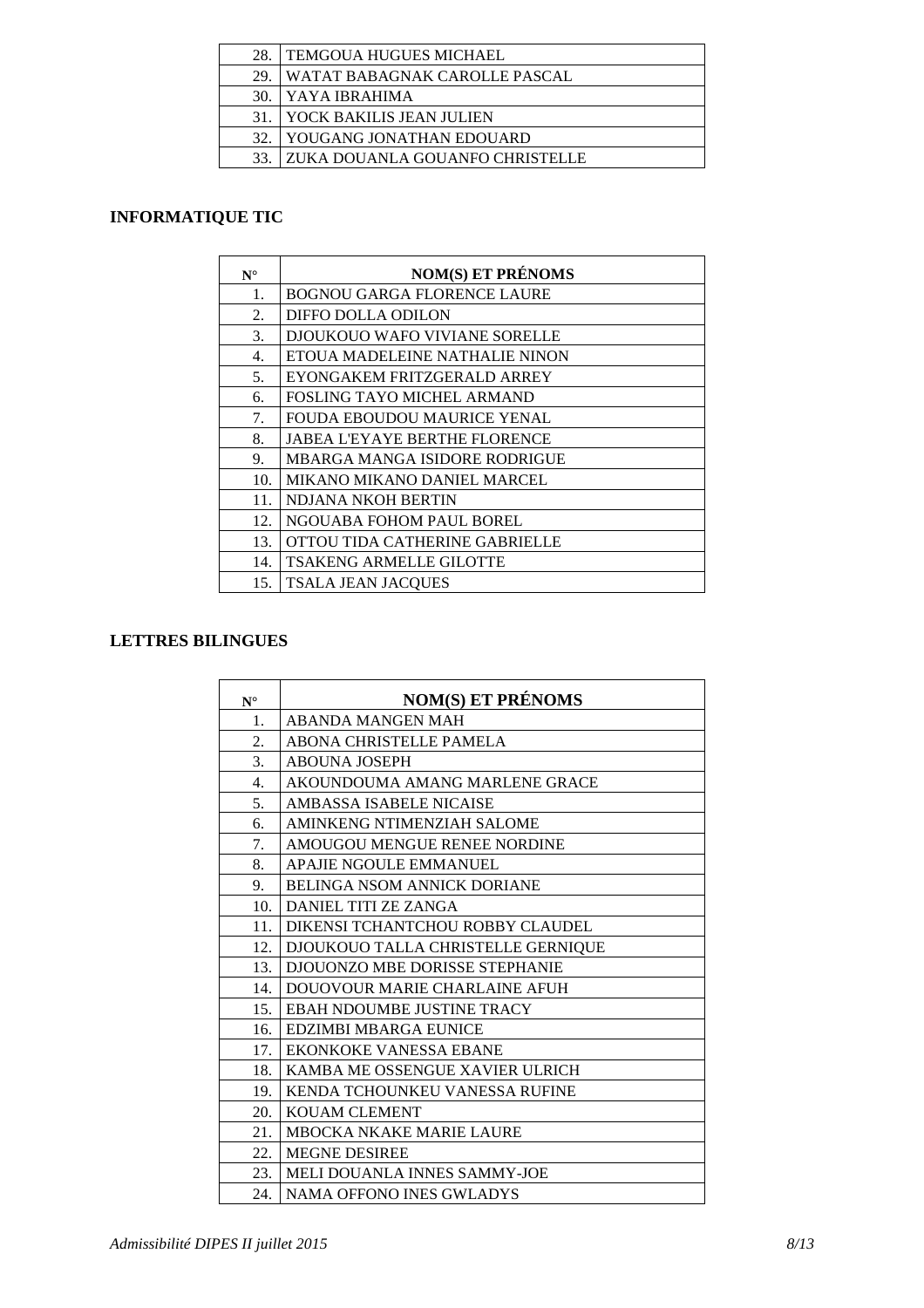|     | 25. INGASSA CARINE NELL    |
|-----|----------------------------|
|     | 26. NGO LIKOUND JACQUELINE |
| 27. | I NGUEGANG TIDOH CARMELLE  |
| 28. | I TAKU SOLANGE TAMBE       |
| 29  | WULBA MIRIELLE NYANGHA     |
| 30. | l ZOGO ZOGO JEAN NOEL      |

## **LETTRES MODERNES ANGLAISES**

| $N^{\circ}$      | <b>NOM(S) ET PRÉNOMS</b>            |
|------------------|-------------------------------------|
| 1.               | ABUNGONG YVETTE ANNE                |
| 2.               | ANGWAH JULIUS MBOH                  |
| 3.               | <b>ASHU ROSELINE</b>                |
| $\overline{4}$ . | <b>BOFUA ROGER</b>                  |
| 5.               | <b>ESEMBIENG SELLA KAREN</b>        |
| б.               | <b>ETAME AGNES MESANG</b>           |
| 7.               | <b>GAMSI SHIYKIH FRU</b>            |
| 8.               | KIKA FLORA SENINLA                  |
| 9.               | <b>KUH PATRICIA YUNG</b>            |
| 10.              | <b>MANKA NADEGE MULUH</b>           |
| 11.              | <b>MIMBOE EBODE MANUELLA LAUREL</b> |
| 12.              | <b>MOUAFO PAUL ALAIN</b>            |
| 13.              | NDEPE KAMGA NELLY                   |
| 14.              | NDI BLAISE MBEDZENYU                |
| 15.              | NGWA COLVIS NIBA                    |
| 16.              | NJOUOPOUO ADJARA AICHETOU           |
| 17.              | NTOH HONORINE KUOH                  |
| 18.              | <b>OROCK MATILDA ENOW</b>           |
| 19.              | VERA RUTH MANKA'A NGWA              |

## **LETTRES MODERNES FRANÇAISES**

| $N^{\circ}$ | <b>NOM(S) ET PRÉNOMS</b>         |
|-------------|----------------------------------|
| 1.          | <b>AISSATOU ALIM</b>             |
| 2.          | AKOUNOU AKOUNOU ALOYS IBALITA    |
| 3.          | ALIMA OBAMA MARGUERITE BLANCHE   |
| 4.          | AMANGUENE AMBIANA CYNTHIA        |
| 5.          | AYANGMA ALANG YOLANDE INESSE     |
| 6.          | <b>BILO'O NNA SUZANNE FANNIE</b> |
| 7.          | <b>DONGMO VALERIE OLIVIA</b>     |
| 8.          | DOUGWA NGOUOKO HERMINE           |
| 9.          | EBA TATIANA ULRICH AIMEE         |
| 10.         | <b>EBIGUITE HERMAN BARNABE</b>   |
| 11.         | EBISSIENINE ATEBA NATACHA        |
| 12.         | EBODIAM EDWIGE LAURE             |
| 13.         | <b>EDOUKE DOLLY SOLANGE</b>      |
| 14.         | <b>ESSENGUE EDWIGE NADEGE</b>    |
| 15.         | <b>ESSO MARIE MICHELE</b>        |
| 16.         | ETIE BINGONO ARLETTE BEATRICE    |
| 17.         | <b>EWANE ELONG MICHEL NOEL</b>   |
| 18.         | EYENGA MVONDO ROSE DE LIMA       |
| 19.         | <b>FAMAWA NJINKE NATACHA</b>     |
| 20.         | FOBASSO YEMATA VIVIANE MIREILLE  |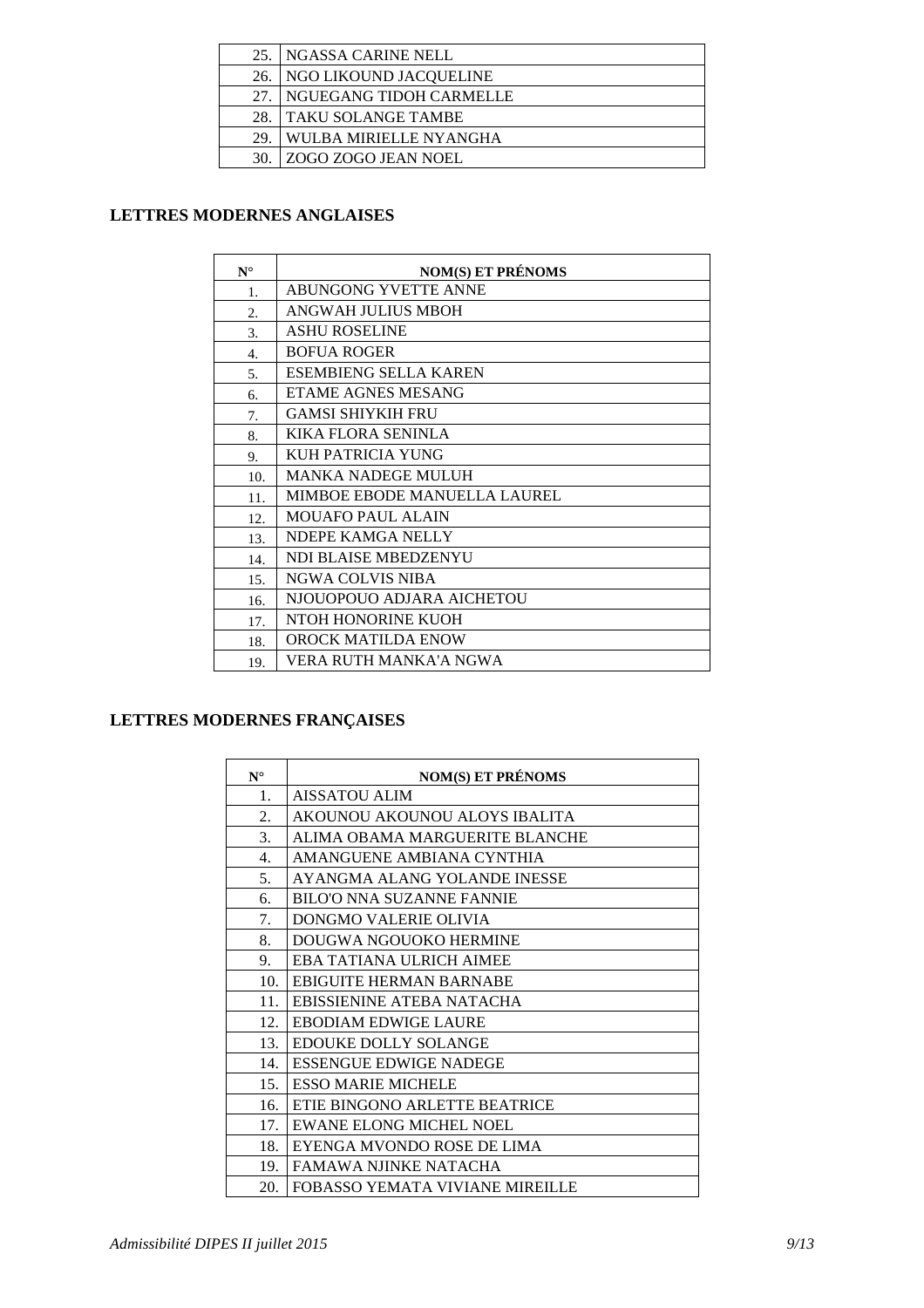| 21. | <b>GHOKENG CASTIN JOEL</b>             |
|-----|----------------------------------------|
| 22. | HIAG MONIQUE REGINE TATIANA            |
| 23. | <b>IBOUNDA LINDA BLANCHE MERVEILLE</b> |
| 24. | IBRAHIMA MAOULOUDOU HALIDOU            |
| 25. | KAPSO NANA CAMILLE                     |
| 26. | KENGNE NZUMGUENG FRANCES CORALIE       |
| 27. | KOUAMO TCHONANG RUTH PELAGIE           |
| 28. | KWAYA DIZEU FLOVILLE                   |
| 29. | LIKWAI LUC BRICE                       |
| 30. | LOUNG JEAN FELIX ROSTAND               |
| 31. | <b>MABUI ONANA FREDY YANICK</b>        |
| 32. | <b>MAGNE JACOBINE PIERRETTE</b>        |
| 33. | <b>MARIAM ABBA</b>                     |
| 34. | <b>MATAMO PENANJO ELIANE</b>           |
| 35. | MAYOUDOM KAMGAING GAEL                 |
| 36. | <b>MBANG MARIE CECILE</b>              |
| 37. | <b>MBARGA LUC-MARIE</b>                |
| 38. | <b>MBEZELE BERNADETTE</b>              |
| 39. | <b>MBORA DIM ATHANASE</b>              |
| 40. | MBOUANGOUORE PEVETMI ERNA ANNI         |
| 41. | <b>MBOUSSI ABOYA RENE CREPIN</b>       |
| 42. | MEKONGO ATANGANA CHRISTIAN WILFRID     |
| 43. | <b>MELEUE LILIE JOSIANE</b>            |
| 44. | MENDOUGA ONDOUA BRIGITTE CHRISTELLE    |
| 45. | MENGBWA SANDRA ASTRID                  |
| 46. | <b>MENGUE NDOUGSA ANNE ROSINE</b>      |
| 47. | <b>MENYENGUE ZOUMA GAEL</b>            |
| 48. | <b>MESSI ESSOMBA CHRISTEL ALEX</b>     |
| 49. | <b>MFOUM MENGUE MARION</b>             |
| 50. | MINKOE ANDELA MARCELLINE GISLAINE      |
| 51. | MINKOULOU JACQUELINE MARTHE            |
| 52. | MINLO STEPHANE CEDRIC                  |
| 53. | MINYONO MI-NKANSE JEANNE MIREILLE      |
| 54. | MOUKODI NJABA FALONE VERONIQUE         |
| 55. | NDIKIBOU MOUNDENDE FERREOL             |
| 56. | <b>NDZIE AGNES SANDRINE</b>            |
| 57. | NDZIE CHRISTIANE NADEGE YVETTE         |
| 58. | NGO MBOCK REBECCA BETUELLE             |
| 59. | NGO MINKA FRANCOISE SOPHIE             |
| 60. | NGO MPOUMA HENRIETTE BERTHE            |
| 61. | NGO NDAPTJE AGNES                      |
| 62. | NGO PEBGA CHRISTINE MOUGNAL FLEUR      |
| 63. | NGO SAK TECLAIRE NOELLE                |
| 64. | NGOLLONG ALAIN BERTRAND                |
| 65. | NGONGANG TCHOUNDENOU RICHIE LAURE      |
| 66. | NGONO EBENGUE CLAUDE CAROLE            |
| 67. | <b>NGONO FRANCIS</b>                   |
| 68. | NGONO MARIE VIRGINIE                   |
| 69. | NONGA LYDIE CLAIRE ESTELLE             |
| 70. | NTOUMBA MICHELE CARINE                 |
| 71. | NTSAMA DJOU JEAN EMMANUEL              |
| 72. | NTSAMA DOLINE CALIXTE                  |
| 73. | NTSAMA NNOMO FLAVIENNE VALERIE         |
| 74. | NTUMTCHUENG OLIVIER VIDAL              |
| 75. | NYANGON CHRISTIANE RITHA               |
| 76. | NYOSSOUAPEL SYNTYCHE                   |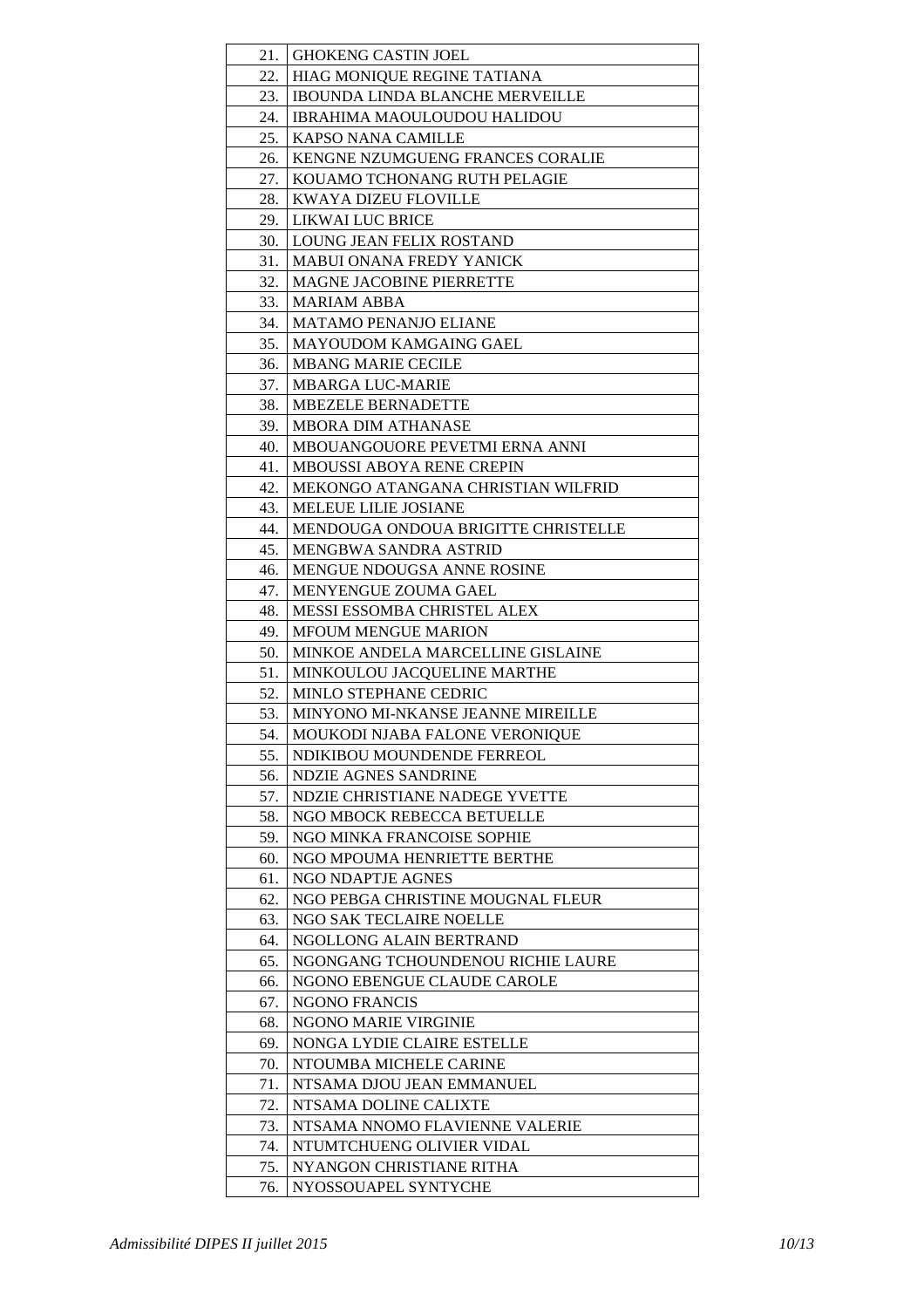| 77. | NZOKOU ALVINE CHIMENE                 |
|-----|---------------------------------------|
| 78. | <b>OLAMA ARISTIDE GEORGES ROMUALD</b> |
| 79. | PORO SOUMAN NICOLAS                   |
| 80. | TAKOU SOH JACQUES MITERAND            |
| 81. | <b>TOUCK JEAN MARIE</b>               |
| 82. | TSAYEM TAMETANG CHARLENE ALLAANCE     |
| 83. | WAHOUM NGUEMIE ELISABETH PERINE       |
| 84. | WANGNAMOU GOUMGUIA GILBERT            |
| 85. | WONDJE JOSEPHE GLADICE                |
| 86. | <b>ZIADA PACHONG FRANCOISE</b>        |

# **MATHÉMATIQUES**

| $N^{\circ}$ | <b>NOM(S) ET PRÉNOMS</b>              |
|-------------|---------------------------------------|
| 1.          | ANDZANGA FOE LOUISE FREDERIQUE        |
| 2.          | AWOUNANG MOIFO ARMAND GILBERT         |
| 3.          | <b>AZANGUE ROSINE DELPHINE</b>        |
| 4.          | <b>BELLA BELA SANDRINE</b>            |
| 5.          | <b>BODA KAMDOM CHRISTOPHE DIDEROT</b> |
| 6.          | DAYI KAMGUEU EMARD JOSUE              |
| 7.          | DEFO TUEGUEM LEOPOLD                  |
| 8.          | DEUNGOUE LEUKO RENE CYRIAQUE          |
| 9.          | DJEUGNIA JORIS DONALD                 |
| 10.         | DJOGUEM HERVE BRUNO                   |
| 11.         | DONGMO TEMGOUA THIERRY                |
| 12.         | DONTSA CEDRIC MOREL                   |
| 13.         | <b>DOUNTIO MARTIN</b>                 |
| 14.         | DTIOGO NGUIMEYA ROMARIC               |
| 15.         | ELOUNDOU MANI PAUL ROLAND             |
| 16.         | ESSOMBA ATANGANA BERTRAND AIME        |
| 17.         | FKOUOSSU FOKAM FLORENT NELSON         |
| 18.         | FOGHEM GOUNOUE GUY FABRICE            |
| 19.         | <b>FOKOUE DIANE</b>                   |
| 20.         | FOUENANG WAMBA CAROLE JOELLE          |
| 21.         | <b>HANWA ANNE</b>                     |
| 22.         | <b>JIOTSA KENFACK AUBIN</b>           |
| 23.         | <b>KAMGUE KUETCHE</b>                 |
| 24.         | KAMNANG NONO SIMPLICE                 |
| 25.         | KANA ABEL YANNICK                     |
| 26.         | KENGNE KAMGANG ROMARIC                |
| 27.         | KENGNE SANGUE HENRI NOEL              |
| 28.         | KENGNI LAGTIO LENAIC                  |
| 29.         | KOLOKO TCHOMCHISHI JOSEPH ARMANDO     |
| 30.         | KOM KAMTCHOUOM ARCEL-BRICE            |
| 31.         | KOUOMEUGNE KUOKAM HELOISE SOREL       |
| 32.         | LEPATIO TANING MERLIN                 |
| 33.         | <b>LIEUSSEU YOUKESSI ULRICH</b>       |
| 34.         | <b>MANGA MARCEL</b>                   |
| 35.         | <b>MAPOURE OUDOU</b>                  |
| 36.         | MENIODEM DELIOTA KELINE LAURE         |
| 37.         | NDJOUPSA YANNICK                      |
| 38.         | <b>NGANSOB NONO YVES</b>              |
| 39.         | NJOYA NGANMEGNI NDOUMBEU              |
| 40.         | PANKITI PASCAL                        |
| 41.         | SAHA TOUOPI GUILAIN GIRESSE           |
| 42.         | <b>SIMO RODRIGUE</b>                  |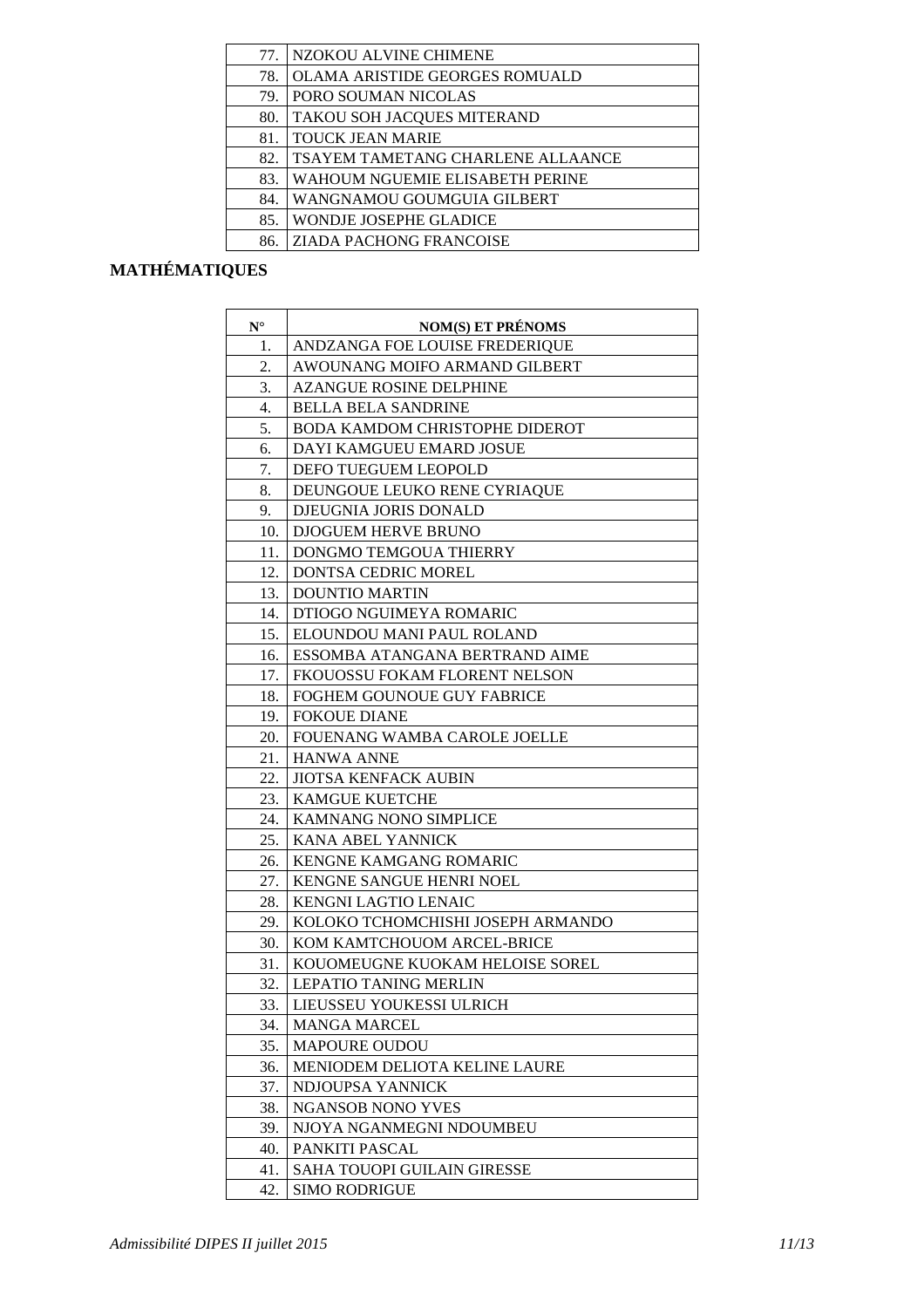| 43. | l TANKEU NANGHEU ALIN          |
|-----|--------------------------------|
| 44. | TANKOU KAMTE CHRISTIAN THIERRY |
| 45. | <b>TCHEPMOU NANA CHRISTIAN</b> |
| 46. | <b>TCHOUKEU DJEUMEN JASMIN</b> |
| 47. | TIENTCHEU ANDRE GAEL           |
| 48. | <b>TOUYEM HILAIRE</b>          |
| 49. | <b>TSAKEM MARIE</b>            |
| 50. | <b>TSAKOU SULAMITHE</b>        |
|     | <b>TSOYI JUNIOR-LEO</b>        |

## **PHILOSOPHIE**

| $N^{\circ}$ | <b>NOM(S) ET PRÉNOMS</b>               |
|-------------|----------------------------------------|
| 1.          | <b>BAYIHA JACQUES PHILIBERT</b>        |
| 2.          | <b>BESSALA JEAN BERNARD</b>            |
| 3.          | <b>BISSE MICHEL</b>                    |
| 4.          | <b>BOGMIS JOSEPH MARIE</b>             |
| 5.          | <b>EZEKIEL NTUNGMBA</b>                |
| б.          | <b>MAMA PEP JOSEPH LANDRY</b>          |
| 7.          | <b>MAPOUKAM FOKA</b>                   |
| 8.          | NDONGO ANABA AMBROISE                  |
| 9.          | NGONO BILOGUE MICHEL ROBERT            |
| 10.         | <b>NKE TSIMI DONATIEN</b>              |
| 11          | <b>NOAH EKENE MOISE ACHILLE HONORE</b> |
| 12.         | NYAK ME TOUGOULOU GUY                  |
| 13.         | RICHARD TUNOGAH BONJAH                 |
| 14.         | <b>TCHIO MEGHA ANATOLE</b>             |
|             | 15. TSOUMB ARISTIDE DESIRE             |

# **PHYSIQUE**

| $N^{\circ}$ | <b>NOM(S) ET PRÉNOMS</b>               |
|-------------|----------------------------------------|
| 1.          | ABISSI TAGNE DIEUDONNE                 |
| 2.          | ATANGANA NGONO ELISEE                  |
| 3.          | <b>BAHIDA EUGENIE ARIELLE</b>          |
| 4.          | <b>BAINAWA DJAWA</b>                   |
| 5.          | <b>BAKOM BABONG RICHARD</b>            |
| 6.          | <b>BAYIHA BAYIHA ERIC</b>              |
| 7.          | <b>BIDICHAEL WAHILE WASSOUO ELVIS</b>  |
| 8.          | <b>BOLPE LAMBERT</b>                   |
| 9.          | <b>BOSSOKEN HERMANN</b>                |
| 10.         | DJAMI FONKEU CYRILLE                   |
| 11.         | DJIOKENG EMMA SANDRING                 |
| 12.         | <b>DJOMO TASILOR LEDOUX</b>            |
| 13.         | <b>DJOUDA MELI HERMINE LAURE</b>       |
| 14.         | DONFACK KEMTEGO ARMEL                  |
| 15.         | DZALI MBEUMO PASCAL DURAN              |
| 16.         | EKOUGOH FOTABONG                       |
| 17.         | <b>ESSIHE CLARICE MARIE LAURE</b>      |
| 18.         | <b>FEUDJIO KEMWOUE FLORENT</b>         |
| 19.         | <b>FOADIEN KAMGA GELASSE</b>           |
| 20.         | FOMEGNE MFONGA BENEDE VALOT            |
| 21.         | FOPOSSI MBEMMO ANDRE MARIE             |
| 22.         | <b>FOTSING KUETCHE MAXIMIN</b>         |
| 23.         | <b>GNINZANLONG CARLOS LAWRENCE</b>     |
| 24.         | <b>GUEFANO SERGE</b>                   |
| 25.         | <b>IPOULE MOUSSINGA ADELINE NADEGE</b> |
| 26.         | JEPGANG KOUAMEGNI FRANCOIS             |